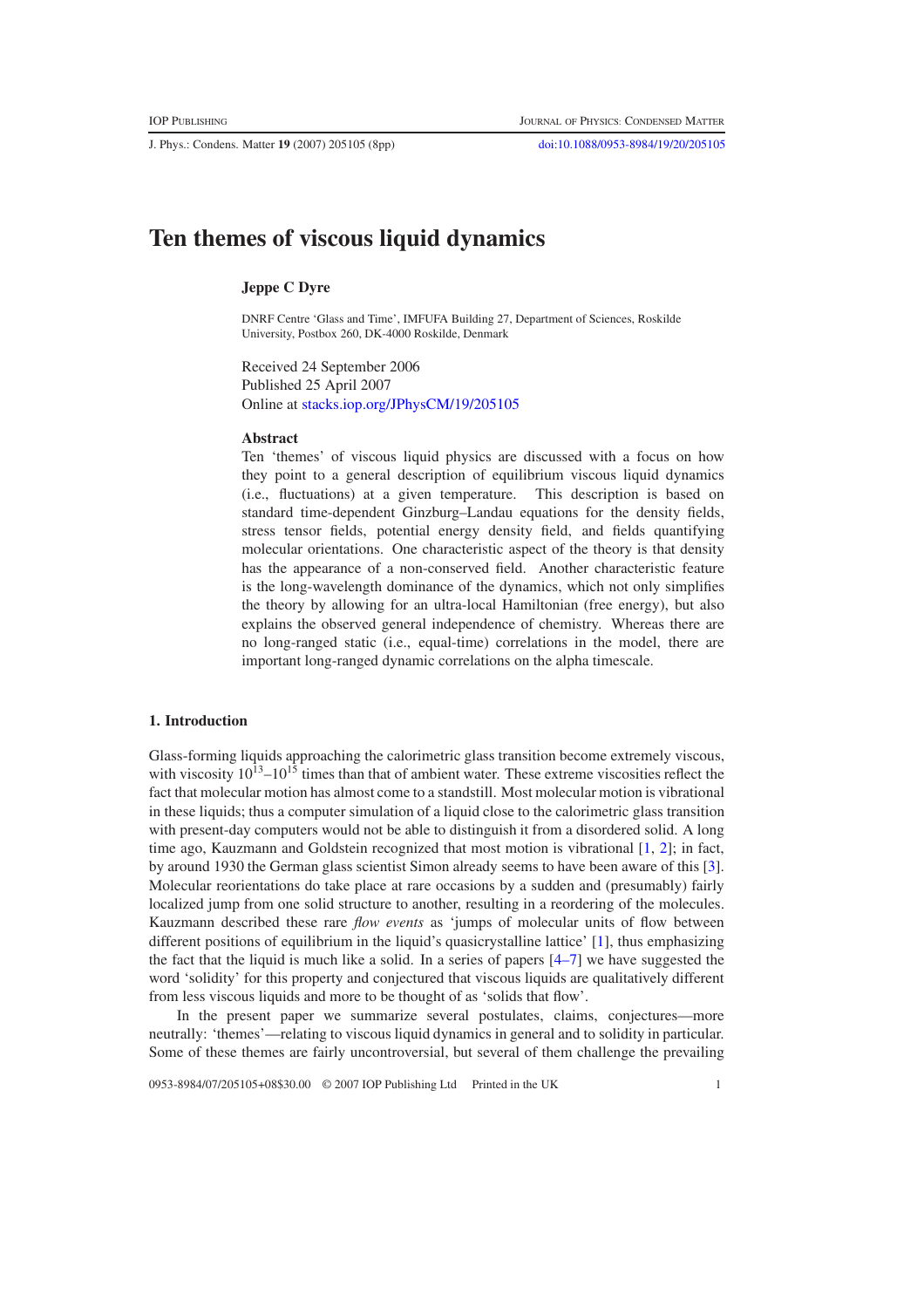views in the research field. After presenting the themes we summarize a proposal for describing viscous liquid dynamics at a given temperature. Finally, a brief discussion is given.

#### **2. General themes**

This section summarizes some points which, although perhaps not generally agreed upon, should not be very controversial for the general glass community.

*Theme 1: The three non's.* Much of the attraction of the study of viscous liquids and the glass transition lies in the universal physical properties of highly viscous liquids [\[8–12\]](#page-7-4). Glass formation is a universal property: it is generally agreed that (with liquid helium as the outstanding exception) all liquids form glasses if cooled rapidly enough to avoid crystallization. From purely macroscopic measurements, after a temperature scaling it is not possible to distinguish chemically quite different liquids (covalently bonded, ionically bonded, bulk metallic glass formers, hydrogen bonded, van der Waals bonded). With only a few exceptions, each of these classes of liquid generally has *non-exponential* relaxation functions (linear as well as nonlinear), *non-Arrhenius* temperature dependence of the average relaxation time with an activation energy that increases upon cooling, and *nonlinearity* of responses after even small temperature jumps (e.g., 1%).

*Theme 2: Separating the non-exponential problem from the non-Arrhenius problem.* Most theories for viscous liquid dynamics and the glass transition attempt to explain both the nonexponentiality and the non-Arrhenius temperature dependence in one single theory. This is motivated by the generally accepted view that fragility correlates with the  $\beta$  exponent of the stretched exponential [\[13\]](#page-7-5), thus indicating a deep connection between the two *'non's*. In our view—to a considerable extent based on measurements performed in our laboratory during the last 20 years on simple, organic glass-forming liquids—there is no such clear correlation. Whether or not one accepts this, it seems to be a reasonable strategy to approach a difficult problem by 'slicing the Gordian Knot', and this is what we propose to do. Thus we here ignore the non-Arrhenius problem (see, e.g., the recent review [\[12\]](#page-7-6)) and focus exclusively on describing the viscous liquid's equilibrium fluctuations at a given temperature. A description is sought in which the dynamic parameters are unspecified functions of temperature.

*Theme 3: Inherent dynamics.* As mentioned, there is a consensus that the dynamics of highly viscous liquids consist of rare jumps over large potential energy barriers, 'flow events'. Moreover, the consensus is that it is a good approximation to assume that the vibrational dynamics decouple from, and are independent of, the configurational dynamics resulting from flow events. The standard picture is that the configurational dynamics freeze in the glass (with the exception of beta processes that, however, are unable to induce a macroscopic flow or relax a macroscopic stress), whereas the vibrational dynamics continue in the glass. This picture of the glass transition explains the fact that the specific heat and thermal expansion coefficient are smaller in the glass than in the liquid, because the configurational degrees of freedom only contribute to these quantities in the liquid phase. This old explanation is undoubtedly basically correct. (There is one problem, though: it is usually assumed that the phonon spectrum has a similar temperature dependence in the liquid and in the glass, which is incorrect. This has misled people to think that the configurational contribution to the specific heat may be estimated by subtracting the glass specific heat (extrapolated to liquid temperatures) into the liquid phase. This is wrong because the high-frequency elastic constants are usually much more temperature dependent in the liquid than in the glass [\[12\]](#page-7-6). Consequently, the vibrational entropy is much more temperature dependent in the liquid phase than in the glass.)

The above picture was confirmed during the last ten years by numerous computer simulations. The picture that emerges is one where the potential energy minima in the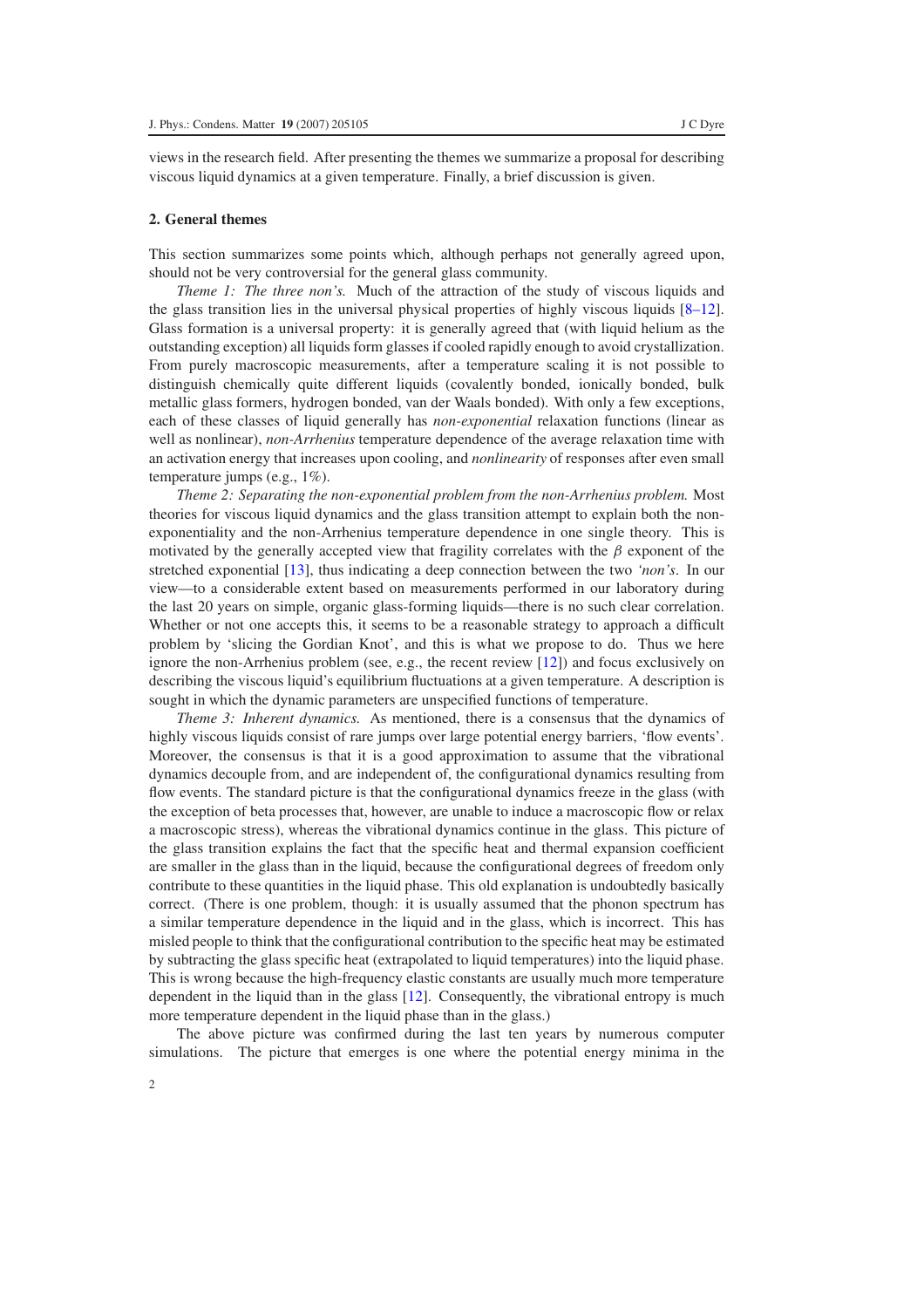high-dimensional energy landscape play a crucial role. This was already the vision of Goldstein in 1969 [\[2\]](#page-7-1), and it was further elaborated in works by Stillinger and Weber [\[14\]](#page-7-7). The latter authors introduced the concept of an 'inherent structure', the basin of attraction in configuration space of a given potential energy minimum. The low-temperature dynamics are thought of as vibrations around the potential energy minima, interrupted by occasional jumps between basins. The latter jumps are obviously the flow events, the dynamics of which have been referred to as 'inherent dynamics' [\[15\]](#page-7-8).

*Theme 4: A small number.* Viscous liquids approaching the calorimetric glass transition are characterized by an extremely small number. To see this, note first that any liquid has several diffusion constants, for instance the heat diffusion constant, the single-particle diffusion constant determining the long-time mean-square displacement, the so-called coherent diffusion constant determining the long-time decay of long-wavelength density fluctuations, and the kinematic viscosity of the Navier–Stokes equation (viscosity over density, the transverse momentum diffusion constant). In 'ordinary' liquids with viscosity similar to that of ambient water these diffusion constants are all within one or two orders of magnitude of  $10^{-7}$  m<sup>2</sup> s<sup>-1</sup>. This is easy to understand from elementary kinetic theory, according to which a diffusion constant is the mean-free length of the diffusing entity squared over the mean time between collisions: taking as typical microscopic parameters for these quantities  $1 \text{ Å}$  and  $0.1 \text{ ps}$ , respectively, one gets the number  $10^{-7}$  m<sup>2</sup> s<sup>−1</sup>. This estimate, however, completely breaks down for highly viscous liquids. The heat diffusion constant is relatively unaffected by viscosity. The single-particle diffusion constant becomes extremely small. The kinematic viscosity follows viscosity and becomes extremely large. Thus the ratio between the singleparticle diffusion constant and the kinematic viscosity goes from roughly 1 to roughly  $10^{-30}$ . Such an extremely small number is most unusual in condensed matter physics. Usually in physics small numbers imply a simplification of some kind. Thus there is hope that the correct theory of viscous liquid dynamics is fairly simple. Because the high viscosity directly reflects the high energy barriers for flow events, this also seems to have been Goldstein's view when he wrote in his 1969 paper: 'I am only conjecturing that whatever rigorous theory of kinetics we will someday have, processes limited by a high potential barrier will share some common simplifications of approach' [\[2\]](#page-7-1).

#### **3. Themes pointing towards a theory for the dynamics**

The above themes presumably are relatively uncontroversial. We proceed to discuss some more speculative themes that, taken together, point towards a specific theory of viscous liquid dynamics.

*Theme 5: Polymers are different.* Polymers have a glass transition below which the structure is frozen, just as is the case for the liquid–glass transition. Roughly half of all published data for the glass transition and the dynamics just above  $T_g$  are for polymers. There is one crucial aspect, however, in which the polymer glass transition differs from the liquid–glass transition, namely in the fact that polymers do not flow above the transition. Here one is in the rubbery regime which is still characterized by very long relaxation times due to entanglement effects. In contrast, glass-forming liquids do not have relaxation times much larger than the alpha relaxation time. In fact, one of their very characteristics is a notable sharp long-time cutoff in the relaxation time distribution. This cut-off is seen experimentally in the observation that the low-frequency side of linear relaxation functions (e.g., the dielectric relaxation, frequencydependent shear and bulk modulus measurements) is always virtually Debye. This is not the case for polymers. In our opinion this difference is important, and the polymer glass transition should be treated as a separate issue. In this connection it is interesting to note that plastic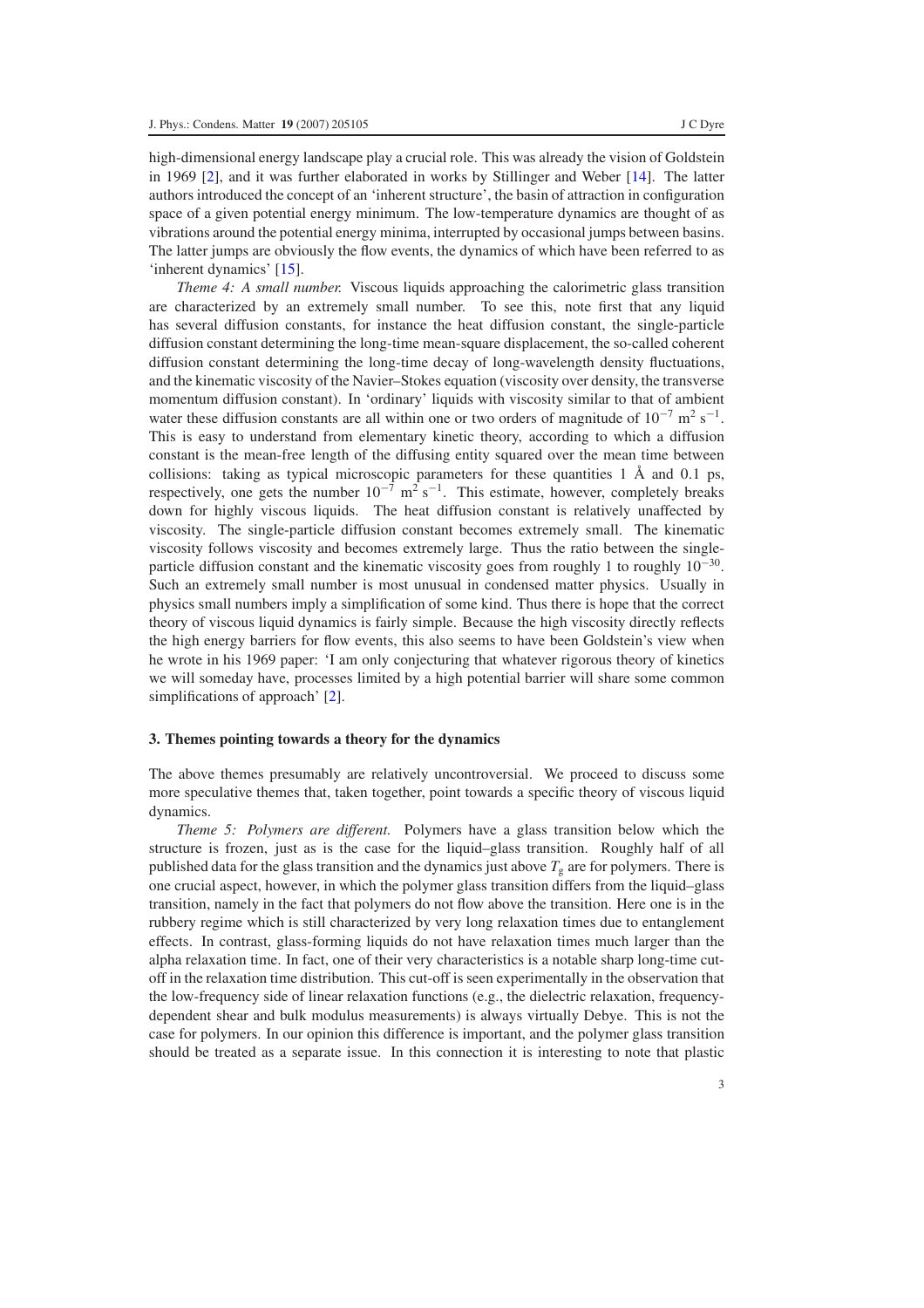*Theme 6: Back to three dimensions.* The energy landscape approach is a popular way of treating viscous liquids (see, e.g., the recent excellent review by Sciortino [\[17\]](#page-7-10)). The idea is to focus on the motion in configuration space, justified by the fact that the potential energy function completely determines the dynamics. As mentioned, at high viscosity the slow (alpha) dynamics may be identified with the inherent dynamics taking the system from one energy minimum to another  $[15]$ . The barriers impeding this motion are saddle points in configuration space. This description is general and undoubtedly correct, but the question is how useful it is. The problem is that the energy landscape is exceedingly complex. In condensed matter physics most phenomena play out differently in two, three and four dimensions. We do not know whether this is also the case for viscous liquid dynamics, but it seems to be a good guess. If this is so, the obvious question is how dimensionality is reflected in the energy landscape. This question is not easy to answer, and it seems not to have been discussed in the literature. Most landscape papers are general and their reasoning could equally well be applied to, e.g., the protein problem. But if dimensionality does matter, these treatments may miss important characteristics of the problem. The simplest cure seems to be to go back to three dimensions in the modelling.

*Theme 7: Solidity.* The basic idea of inherent dynamics is that the slow dynamics of viscous liquids basically consist of jumps between potential energy minima in configuration space. A potential energy minimum defines a state of mechanical equilibrium, i.e., a state in which the force on each molecule is zero. Such a state may be thought of as a disordered solid. Thus we propose to regard a viscous liquid as it develops in time as a sequence of disordered solids with flow events giving instantaneous transitions between two (very similar) solid states. Due to the fact that the velocity of sound is finite, this point of view strictly speaking is only realistic below the solidity length *l* which, if *c* is the (high-frequency) sound velocity,  $\tau$  the average relaxation time, and *a* the intermolecular distance, is given [\[4\]](#page-7-3) by

$$
l^4 = c\tau a^3. \tag{1}
$$

Just above the calorimetric glass transition the solidity length  $l$  is close to 10 000  $\AA$ .

In the remainder of this paper we shall limit the discussion to the dynamics below the solidity length. The basic idea of regarding a viscous liquid as a time-sequence of disordered solids may be summarized as follows:

$$
Viscous liquid \cong Solid that flows. \tag{2}
$$

The conjecture is that viscous liquids are qualitatively different from the less-viscous liquids studied in conventional liquid-state theory [\[18,](#page-7-11) [19\]](#page-7-12).

*Theme 8: Solidity implies apparent density and momentum non-conservation.* Flow events may be regarded as instantaneous on length scales below the solidity length. We now argue that, despite the fact that molecules obviously cannot just appear or disappear, in a correct description of the inherent dynamics, density must be treated as a non-conserved field. A given flow event takes the system from one potential-energy minimum to another. Far from the flow event centre the displacements are small, obviously, but nevertheless they cannot be ignored. By solving the standard equations of solid elasticity one finds that the leading term of the displacement field far away is a radially symmetric term that varies with distance from the flow event *r* as *r*<sup>−</sup><sup>2</sup> [\[7\]](#page-7-13). This is a zero-divergence displacement field and thus there are no density changes far from the flow event. That may sound counterintuitive, but what happens is that for any given spherical shell surrounding the flow event the same number of molecules passes this shell and any other shell (inwards or outwards). A flow event may be regarded as the analogue of Hilbert's hotel, the infinite hotel that even when totally occupied can always house one extra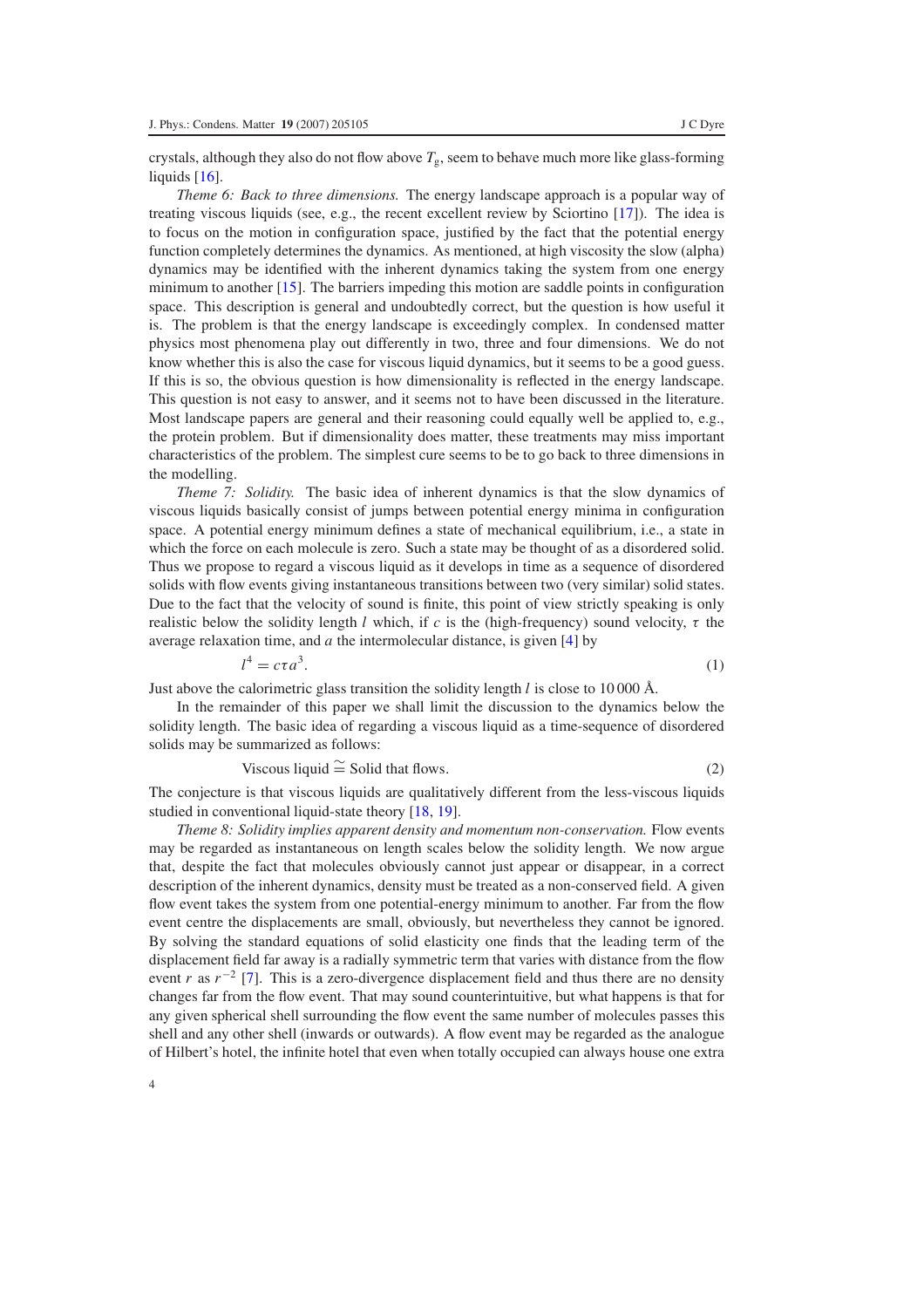<span id="page-4-0"></span>guest (by asking each guest to move to one higher room number). Numbering the flow events consecutively after the time they take place,  $t_{\mu}$ , if  $\mathbf{r}_{\mu}$  is the centre of the  $\mu$ th flow event and the number  $b_{\mu}$  measures its magnitude, the above considerations translate into the following dynamic equation for the density  $\rho(\mathbf{r}, t)$  in a coarse-grained description [\[7\]](#page-7-13):

$$
\dot{\rho}(\mathbf{r},t) = \sum_{\mu} b_{\mu} \delta(\mathbf{r} - \mathbf{r}_{\mu}) \delta(t - t_{\mu}).
$$
\n(3)

This equation does not account for correlations between different flow events, so it does not constitute a theory. Equation [\(3\)](#page-4-0) is just a *description* of equilibrium density fluctuations in viscous liquids, a description that reflects the solidity-based fact that density has the appearance of a non-conserved field. Moreover, the description is too rough for a useful theory which—as we shall see—must include the tiny density changes in the far field of a flow event (as well as, of course, correlations between different flow events).

Momentum conservation is equally irrelevant in viscous liquids because the transverse momentum diffusion constant, the so-called kinematic viscosity of the Navier–Stokes equation, is enormous. Just above the calorimetric glass transition this quantity is approximately a factor  $10^{15}$  larger than, for example, in ambient water. Even at the somewhat higher temperature where the alpha relaxation time is one second, transverse momentum diffuses more than one kilometre on the alpha relaxation timescale. Thus momentum is continuously exchanged with the sample holder, and a description based on momentum conservation *may* be misleading. For instance, Newton's second law implies that the centre of mass does not move during a flow event. It was recently proposed that, in fact, the total displacement of all molecular positions  $\Delta$ **R** is an important characteristic of a flow event  $[7]^1$  $[7]^1$  $[7]^1$ .

*Theme 9: k-vectors are important because long-ranged elastic effects cannot be ignored.* A mechanical disturbance of a solid at one point gives rise to elastic deformations spreading to infinity; this is how the solidity of viscous liquids implies that density acquires the appearance of a non-conserved field. Thus the rough description of equation [\(3\)](#page-4-0) can come about only in a theory that incorporates long-ranged elastic interactions. The common approach of regarding the liquid as a collection of non-interacting regions [\[20–23\]](#page-7-14) misses this point and does not properly reflect solidity. One theory which does include long-ranged interactions is the frustration-based approach of Tarjus and co-workers [\[24\]](#page-7-15).

<span id="page-4-2"></span>*Theme 10: Long-wavelength dominance of the dynamics.* We now proceed to answer the question: What are the simplest dynamics consistent with the above nine themes? We choose a field-theoretic description—field theory is used in virtually every part of modern physics, so that seems to be an obvious starting point. Which fields should be included? This question is answered below, but the one field that appears in every field-theoretic description of liquids is the density field; for the moment we limit the reasoning to this field. Which dynamics should it obey? The simplest choice is a standard time-dependent Ginzburg–Landau equation (giving a Langevin equation for each degree of freedom). If  $\beta$  is the inverse temperature, *H* the 'Hamiltonian' (free energy), and  $\xi_k^*(t) = \xi_{-k}(t)$  a Gaussian white noise term, in *k* space the equation looks as follows:

$$
\dot{\rho}_{\mathbf{k}} = -\Gamma_k \frac{\partial (\beta H)}{\partial \rho_{-\mathbf{k}}} + \xi_{\mathbf{k}}(t). \tag{4}
$$

<span id="page-4-1"></span><sup>1</sup> Nick Bailey pointed out that the definition of the total molecular displacement induced by a flow event,  $\Delta \mathbf{R}$ , as the sum of all position changes is not unambiguous. Thus the sum of all position changes depends on the boundary conditions, even in the limit where the boundaries are moved to infinity. A solution to this problem is to define  $\Delta \mathbf{R}$ indirectly via the *k* component of the density change  $\delta \rho_k$  as follows (where  $\rho_k$  is defined in [\[7\]](#page-7-13), *N* is the number of molecules, and the averaging is over different positions of the flow event):  $N(|\delta \rho_{\mathbf{k}}|^2) = b^2 + (\Delta \mathbf{R} \cdot \mathbf{k})^2$  for  $k \to 0$ . Independence of the boundary condition is ensured by introducing a convergence factor  $\lim_{\Delta \to 0} \exp(-\Delta r)$ , where *r* is the distance to the flow event, and by letting  $\Lambda \rightarrow 0$  only after the volume goes to infinity.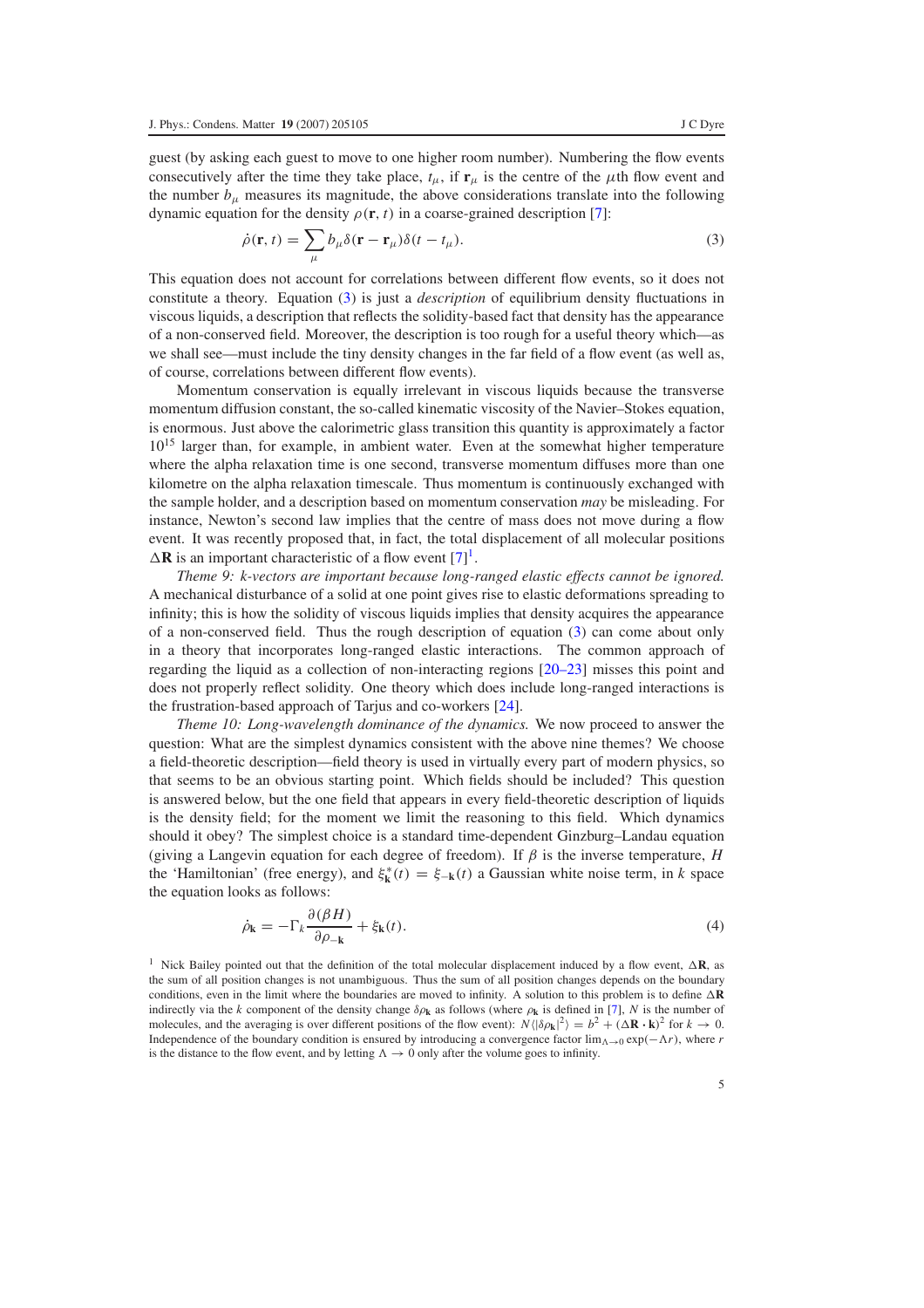<span id="page-5-0"></span>We have not assumed that the rate constant  $\Gamma_k$  is independent of *k*. This is because, if the rate constant is not *k*-dependent, there is little chance to reproduce the observed relatively broad relaxation time distributions in a simple theory with few free-energy minima.

How does  $\Gamma_k$  look? From a Taylor expansion one would expect that at small *k* 

$$
\Gamma_k = \Gamma_0 + Dk^2. \tag{5}
$$

We shall assume that equation [\(5\)](#page-5-0) applies not only for small *k* vectors, but for all *k*. If density behaved as a conserved field, by definition one would have  $\Gamma_0 = 0$  [\[25\]](#page-7-16). Equation [\(4\)](#page-4-2) gives the effective description of the flow-event-induced density changes. It is understood that we consider a volume with a fixed number of particles and that the *k* vectors are those consistent with periodic boundary conditions. The fact that there are only a finite number of molecules translates into a cut-off in *k*-space with maximum *k* vector,  $k_c$ , given by  $k_c \sim 1/a$ , where *a* is the average intermolecular distance. In order for equation [\(5\)](#page-5-0) to give relaxation rates covering several decades for the allowed *k* vectors, the following inequality must be obeyed:

> $D \gg \Gamma_0 a^2$ . .  $(6)$

This inequality expresses an assumption of *long-wavelength dominance* of the dynamics in the sense that density fluctuations on length scales much larger than *a* decay on the alpha timescale. This provides a simple way to understand the rough universality of viscous liquid dynamics (i.e., their surprisingly weak dependence of chemistry). Another consequence of long-wavelength dominance of the dynamics is that the Hamiltonian may be taken to be ultralocal; i.e., terms in the Hamiltonian reflecting spatial density correlations may be ignored. This gives a considerable simplification, which is justified by the fact that observed density correlations are short ranged and thus presumably unimportant when the system is coarsegrained on a length scale longer than *a*.

#### **4. General theory of viscous liquid dynamics: a proposal**

The above themes inspire an approach to viscous liquid dynamics [\[5,](#page-7-17) [6,](#page-7-18) [12\]](#page-7-6) that may be summarized in four points.

- (i) The relevant degrees of freedom are fields  $\phi^{(1)}(\mathbf{r}), \ldots, \phi^{(n)}(\mathbf{r})$  defined as: (a) the densities of the liquid's different molecules, (b) for each molecule a field quantifying the density of the configurational variable reflecting the molecular symmetry, (c) the five components of the traceless stress tensor (the pressure variable is redundant because pressure fluctuations are not independent of density fluctuations), (d) the potential energy density.
- <span id="page-5-1"></span>(ii) The Hamiltonian  $H$ —the free energy—is ultra-local and a sum of invariant (scalar) terms up to some even order.
- (iii) For each field the dynamics are described by a time-dependent Ginzburg–Landau equation:

$$
\dot{\phi}_{\mathbf{k}}^{(j)} = -\Gamma_k^{(j)} \frac{\partial (\beta H)}{\partial \phi_{-\mathbf{k}}^{(j)}} + \xi_{\mathbf{k}}^{(j)}(t),\tag{7}
$$

where  $\xi_{\mathbf{k}}^{(j)}(t)$  is a standard Gaussian white noise term.

(iv) For each density field the coefficients of equation [\(7\)](#page-5-1) are given by expressions of the form  $\Gamma_k^{(j)} = \Gamma_0^{(j)} + D_{j,k}^{(j)}$ , where  $D^{(j)} \gg \Gamma_0^{(j)} a^2$ ; for all remaining fields the coefficients are *k*-independent:  $\Gamma_k^{(j)} = \Gamma_0^{(j)}$ .

A consequence of the ultra-locality assumption is that the dynamics at any given temperature are determined from the thermodynamics. The thermodynamics split into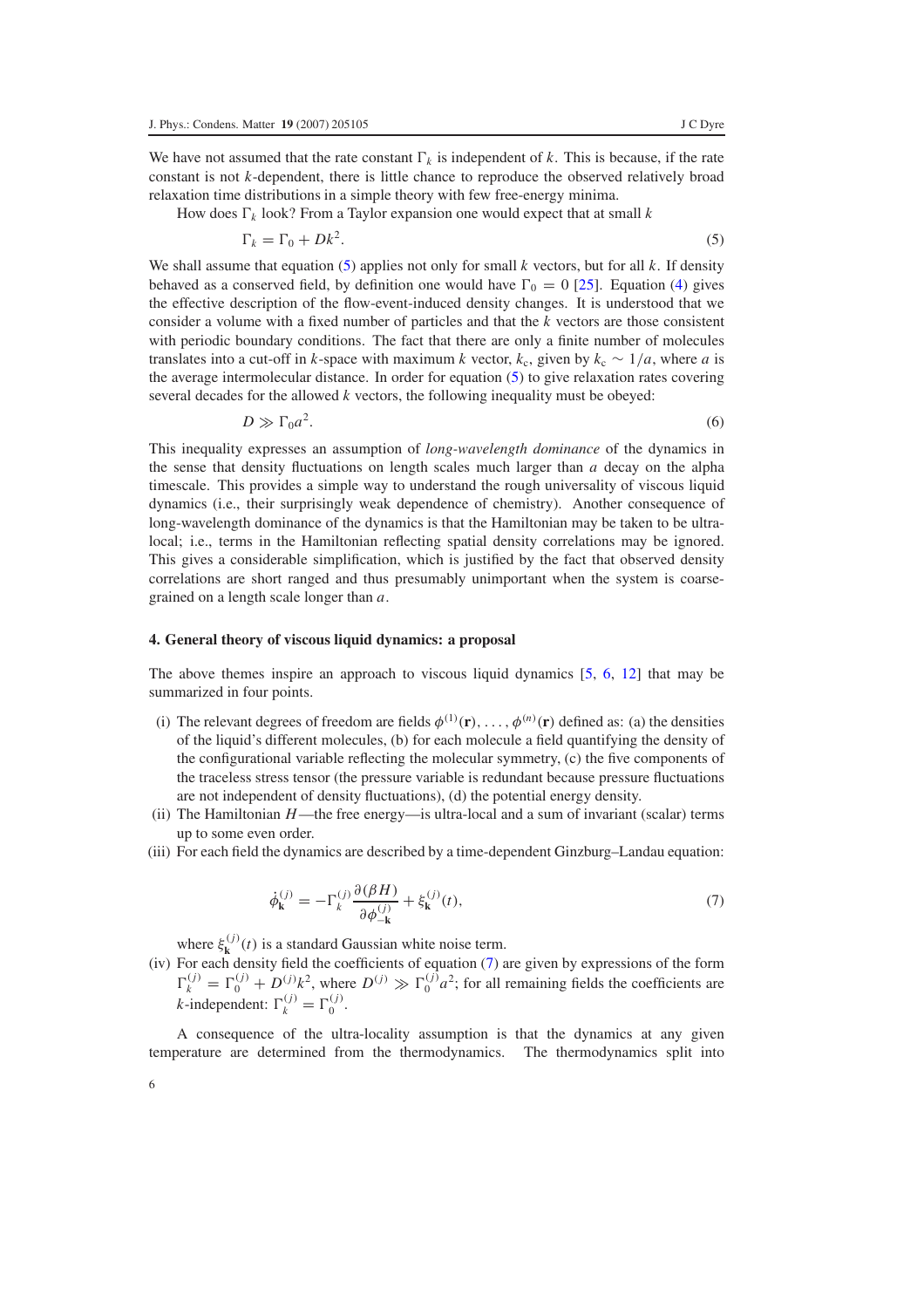vibrational and configurational (inherent) contributions [\[17\]](#page-7-10), and the inherent part of the free energy defines the Hamiltonian. Thus, except for the unknown temperature dependence and relative weight of the coefficients of the Langevin equations, the above approach implies that equilibrium fluctuations are completely determined by the inherent thermodynamics. Note that the ultra-locality assumption is equivalent to assuming that the static structure factor is independent of the *k* vector and equal to its  $k \rightarrow 0$  limit. Clearly, this theory appears as crude compared to many others, but this follows from assuming that the dynamics on the alpha timescale are dominated by density fluctuations occurring over much longer length scales than the intermolecular distance *a*.

The rough description equation [\(3\)](#page-4-0) is inaccurate because it does not incorporate the density changes in the surroundings of a flow event, and because it is not a theory, but just a *description* of the fluctuations. Different flow events cannot be uncorrelated in this description, however, because otherwise the density at a given point would increase or decrease without limits. An obvious question is how correlations are taken into account in equation [\(4\)](#page-4-2). The answer is that a time-dependent Ginzburg–Landau equation automatically ensures consistency with statistical mechanics, and that the gradient term implies that flow events resulting in a free-energy increase are less likely (per unit time) than those resulting in a free-energy decrease. This induces correlations between flow events and automatically limits density fluctuations at any given point in space to those consistent with the macroscopic compressibility.

#### **5. How does the theory compare to experiment?**

The above scheme is general. It does not lead to specific experimental predictions because the details of the dynamics depend on the Hamiltonian. For a given Hamiltonian the equations of motion (equation [\(7\)](#page-5-1)) allow calculation of the dynamic structure factor (at wavelengths long enough that the static structure factor may be regarded as constant), as well as of the frequency dependence of the dielectric constant, bulk modulus, shear modulus, and specific heat.

The simplest non-trivial Hamiltonian has a second-order free-field term and a perturbing third-order term. This case has been solved to second order in the perturbation [\[6,](#page-7-18) [7\]](#page-7-13). Both for the dielectric loss and for the loss part of the bulk modulus, the theory predicts losses varying with frequency as  $\omega^{-1/2}$  for  $\omega \tau \gg 1$ , where  $\tau = 1/\Gamma_0$  is the alpha relaxation time, whereas the losses are predicted to follow the Debye prediction ( $\propto \omega$ ) on the low-frequency side of the loss peak ( $\omega \tau \ll 1$ ). This prediction appears to be consistent with experiment (but more work is needed). Most data are fitted by stretched exponentials with exponents  $\beta$  in the range 0.3–0.7. Moreover, based on data for ten organic liquids it was reported in 2001 that whenever time–temperature superposition applies accurately (whenever low-lying Johari–Goldstein beta processes do not interfere with the alpha process), the high-frequency loss is close to  $\omega^{-1/2}$  [\[26\]](#page-7-19).

#### **6. Outlook**

The themes proposed here as central for understanding viscous liquid dynamics point to a simple framework for the dynamics, a framework based on a standard time-dependent Ginzburg–Landau equation. Ultra-locality of the Hamiltonian simplifies things considerably; it follows from the assumption of long-wavelength dominance of the dynamics, an assumption that may be justified by various theoretical arguments [\[5,](#page-7-17) [7\]](#page-7-13). The latter, of course, would also be consistent with a more accurate Hamiltonian that includes the well-known static correlations over short length scales. The proposed framework appears to be simpler than many contemporary theories (as mentioned, most theories attempt to simultaneously solve both the